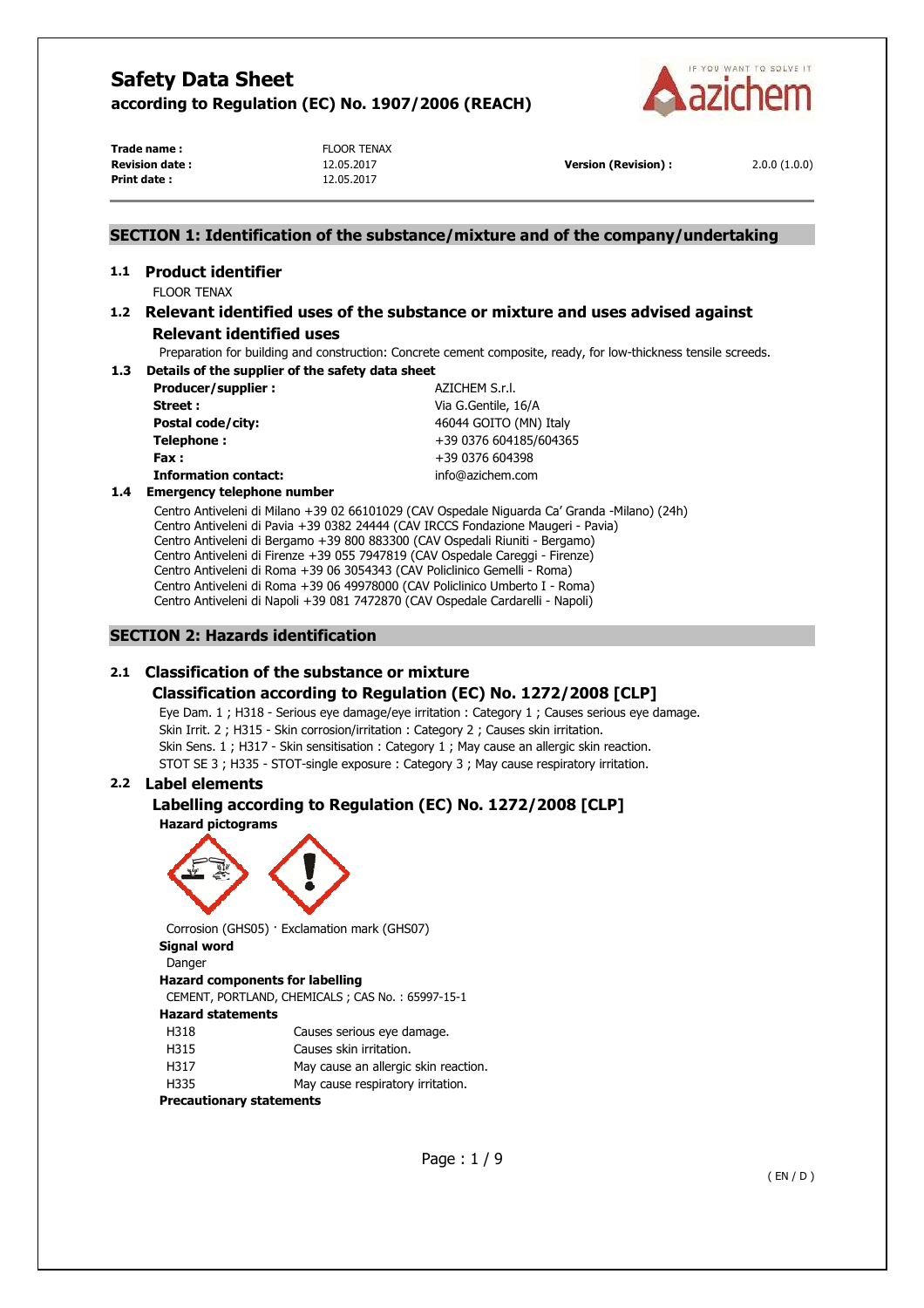

| Trade name:<br><b>Revision date:</b><br><b>Print date:</b> | <b>FLOOR TENAX</b><br>12.05.2017<br>12.05.2017 | <b>Version (Revision):</b> | 2.0.0(1.0.0) |
|------------------------------------------------------------|------------------------------------------------|----------------------------|--------------|
|                                                            |                                                |                            |              |

| P <sub>261</sub> | Avoid breathing dust/fume/gas/mist/vapours/spray.                |
|------------------|------------------------------------------------------------------|
| P <sub>264</sub> | Wash hands thoroughly after handling.                            |
| P310             | Immediately call a POISON CENTER/doctor                          |
| P403+P233        | Store in a well-ventilated place. Keep container tightly closed. |

# **2.3 Other hazards**

None

### **SECTION 3: Composition / information on ingredients**

### **3.2 Mixtures**

### **Hazardous ingredients**

CEMENT, PORTLAND, CHEMICALS ; EC No. : 266-043-4; CAS No. : 65997-15-1 Weight fraction :  $\geq 25 -  $30\%$$ Classification 1272/2008 [CLP] : Eye Dam. 1 ; H318 Skin Irrit. 2 ; H315 Skin Sens. 1 ; H317 STOT SE 3 ; H335

### **Additional information**

Full text of H- and EUH-statements: see section 16.

# **SECTION 4: First aid measures**

### **4.1 Description of first aid measures**

When in doubt or if symptoms are observed, get medical advice.

### **Following inhalation**

Remove victim out of the danger area. Symptoms may develop several hours following exposure; medical observation therefore necessary for at least 48 hours.

### **In case of skin contact**

Wash immediately with: Water Remove contaminated, saturated clothing immediately. In case of skin irritation, consult a physician. In case of skin reactions, consult a physician.

### **After eye contact**

After contact with the eyes, rinse with water with the eyelids open for a sufficient length of time, then consult an ophthalmologist immediately.

### **After ingestion**

Never give anything by mouth to an unconscious person or a person with cramps.

### **4.2 Most important symptoms and effects, both acute and delayed**

On contact with moist skin may cause thickening, cracking and cracking of the skin. Prolonged contact in combination with existing abrasions can cause burns. Direct contact with the product may cause corneal injury due to mechanical stress, immediate or delayed irritation or inflammation. The direct contact with large quantities of product dry or with projections of wet product can cause effects ranging from irritation ocular moderate (eg. Conjunctivitis or blepharitis) to chemical burns and blindness. Dust may irritate throat and respiratory system. Coughing, sneezing and panting may occur as a result of exposure above the occupational exposure limits. May cause an allergic skin reaction.

### **4.3 Indication of any immediate medical attention and special treatment needed**  None

### **SECTION 5: Firefighting measures**

# **5.1 Extinguishing media**

# **Suitable extinguishing media**

Extinguishing powder alcohol resistant foam Carbon dioxide (CO2) Water mist

# **5.2 Special hazards arising from the substance or mixture**

None

**5.3 Advice for firefighters**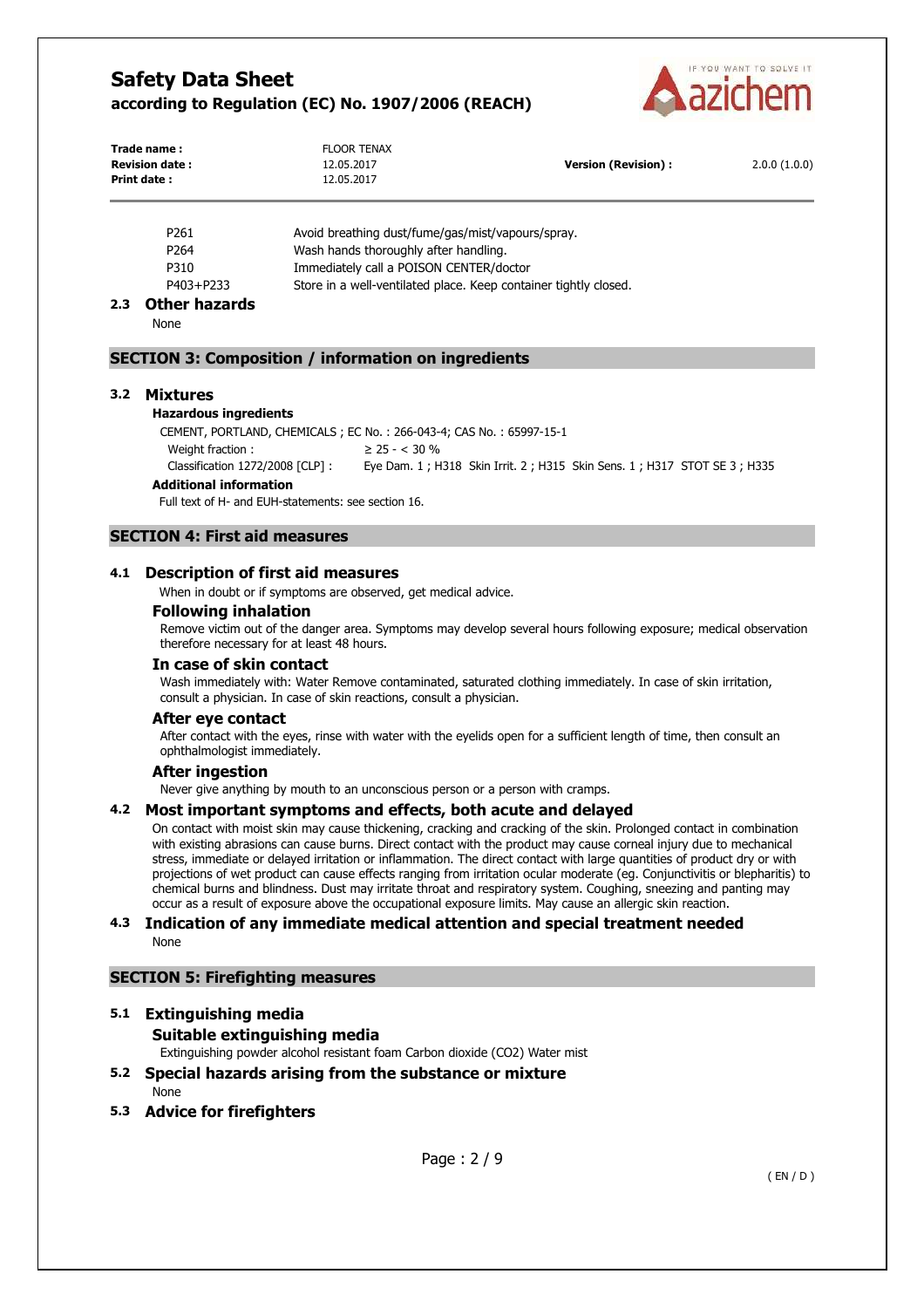

**Trade name :** FLOOR TENAX **Print date :** 12.05.2017

**Revision date :** 12.05.2017 **Version (Revision) :** 2.0.0 (1.0.0)

Remove persons to safety.

# **Special protective equipment for firefighters**

Do not inhale explosion and combustion gases. Use appropriate respiratory protection.

### **SECTION 6: Accidental release measures**

# **6.1 Personal precautions, protective equipment and emergency procedures**

Clear spills immediately. Wear a self-contained breathing apparatus and chemical protective clothing.

### **For non-emergency personnel**

Remove persons to safety.

### **6.2 Environmental precautions**

Do not allow to enter into surface water or drains. In case of gas escape or of entry into waterways, soil or drains, inform the responsible authorities.

# **6.3 Methods and material for containment and cleaning up**

### **For containment**

Absorb with liquid-binding material (e.g. sand, diatomaceous earth, acid- or universal binding agents). Collect in closed and suitable containers for disposal.

### **For cleaning up**

The contaminated area should be cleaned up immediately with: Water Retain contaminated washing water and dispose it.

### **6.4 Reference to other sections**

Reference to other sections Safe handling: see section 7 Personal protection equipment: see section 8

# **SECTION 7: Handling and storage**



# **7.1 Precautions for safe handling**

#### **Protective measures**

**Specific requirements or handling rules**  Do not breathe dust. Do not breathe gas/fumes/vapour/spray. See section 8.

# **Advices on general occupational hygiene**

Normal precautions taken when handling chemicals should be observed.

### **7.2 Conditions for safe storage, including any incompatibilities**

Only use containers specifically approved for the substance/product.

### **Requirements for storage rooms and vessels**

Keep in a cool, well-ventilated place. Protect against UV-radiation/sunlight Humidity.

### **Hints on joint storage**

**Storage class :** 12 **Storage class (TRGS 510) :** 12

**Keep away from** 

Store at least 3 metres apart from: Chemicals/products that react together readily

### **Further information on storage conditions**

Keep container tightly closed and in a well-ventilated place.

# **7.3 Specific end use(s)**

None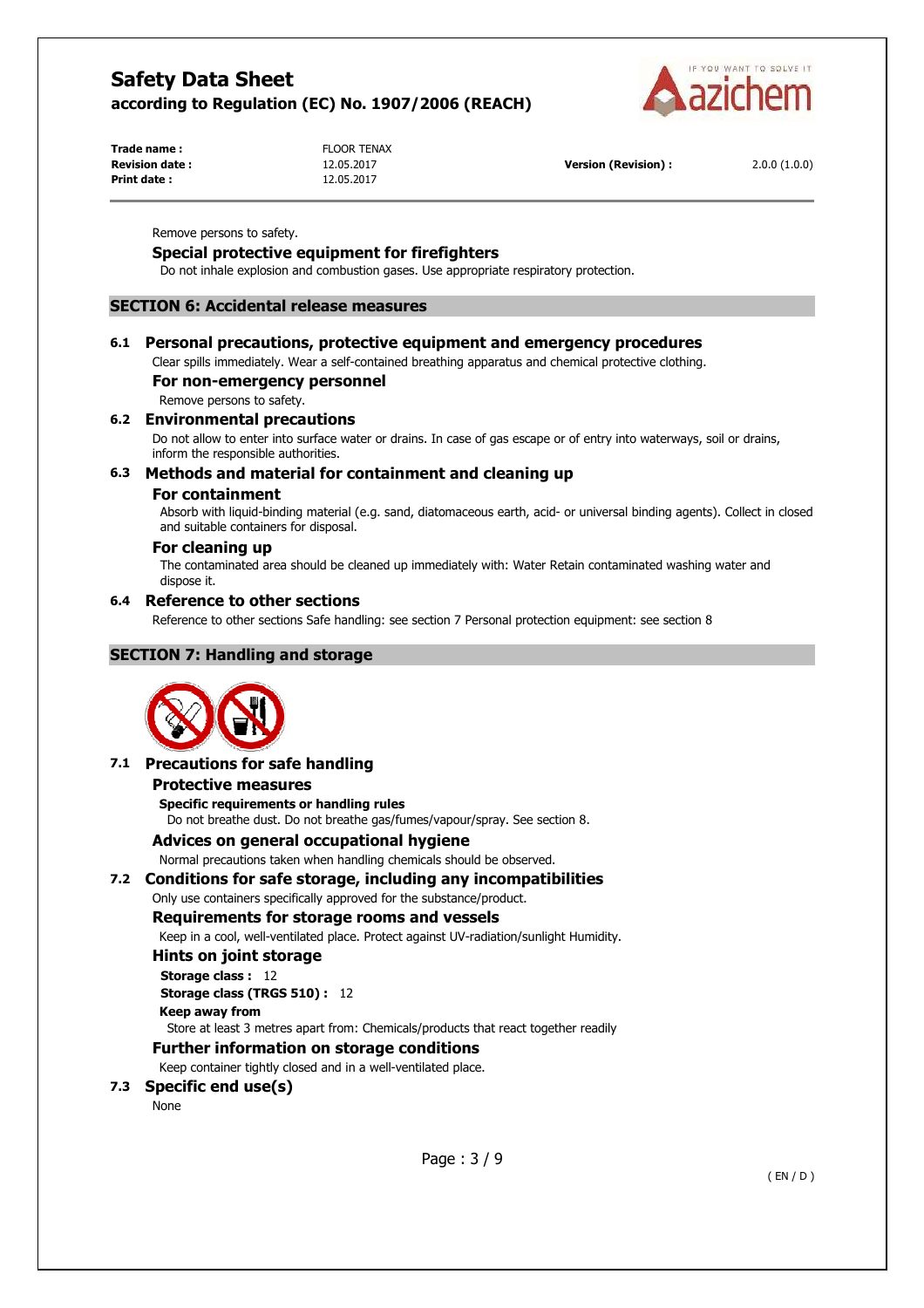

Trade name : **FLOOR TENAX Print date :** 12.05.2017

**Revision date :** 12.05.2017 **Version (Revision) :** 2.0.0 (1.0.0)

# **SECTION 8: Exposure controls/personal protection**

### **8.1 Control parameters**

# **DNEL/DMEL and PNEC values**

### **DNEL/DMEL**

Exposure route : Thhalation Exposure frequency : Short-term (acute) Limit value :  $1 \text{ mg/m}^3$ 

Limit value type : DNEL worker (local) ( CEMENT, PORTLAND, CHEMICALS ; CAS No. : 65997-15-1 )

### **8.2 Exposure controls**

### **Appropriate engineering controls**

If local exhaust ventilation is not possible or not sufficient, the entire working area must be ventilated by technical means. If technical exhaust or ventilation measures are not possible or insufficient, respiratory protection must be worn.

### **Personal protection equipment**



When using do not eat, drink, smoke, sniff.

# **Eye/face protection**

**Suitable eye protection**  Eye glasses with side protection DIN EN 166

# **Skin protection**

# **Hand protection**

Tested protective gloves must be worn DIN EN 374

### **Respiratory protection**

Quarter-face mask (DIN EN 140) Half-face mask (DIN EN 140) Filtering Half-face mask (DIN EN 149)

# **SECTION 9: Physical and chemical properties**

# **9.1 Information on basic physical and chemical properties**

### **Safety relevant basis data**

| <b>Aspect</b>                            |                 | powder             |
|------------------------------------------|-----------------|--------------------|
| Colour                                   |                 | gray               |
| Odour                                    |                 | none               |
| Melting point/melting range:             |                 | No data available  |
| <b>Freezing point:</b>                   |                 | No data available  |
| <b>Vapour density</b>                    | $($ (air = 1) ) | Data not available |
| Initial boiling point and boiling range: | (1013 hPa)      | No data available  |
| Decomposition temperature :              |                 | No data available  |
| <b>Self flammability</b>                 |                 | not applicable     |
| Flash point:                             |                 | Not flammable      |
| <b>Ignition temperature:</b>             |                 | No data available  |
| Lower explosion limit :                  |                 | No data available  |
| <b>Upper explosion limit:</b>            |                 | No data available  |
| <b>Explosive properties:</b>             |                 | No data available. |
| Vapour pressure                          | (20 °C)         | negligible         |
| Density:                                 | (20 °C)         | No data available  |
| <b>Relative density:</b>                 | (20 °C)         | No data available  |
| <b>Water solubility:</b>                 | (20 °C)         | almost insoluble   |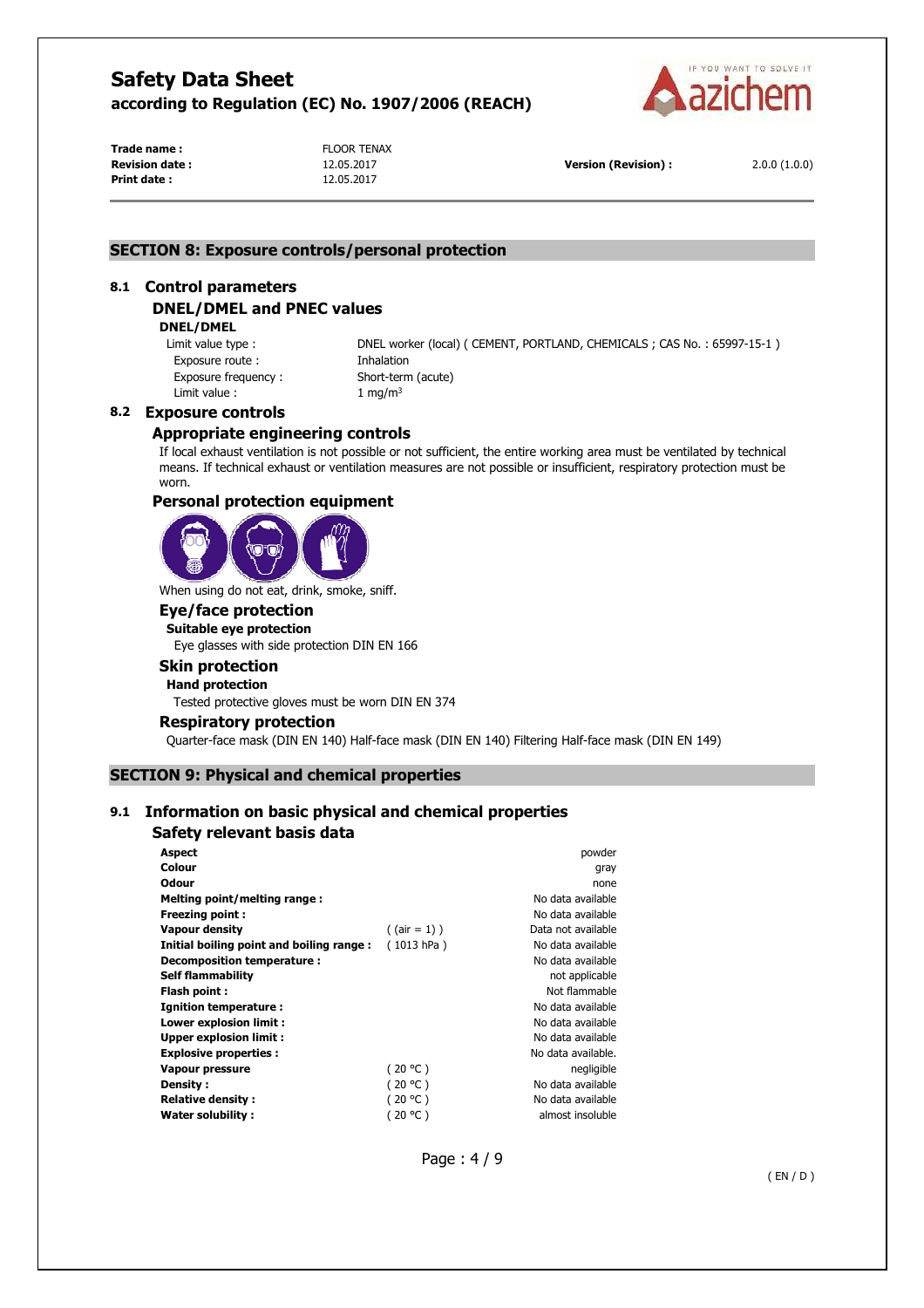

|     | Trade name:<br><b>Revision date:</b><br>Print date: | <b>FLOOR TENAX</b><br>12.05.2017<br>12.05.2017 |        | <b>Version (Revision):</b> |      | 2.0.0(1.0.0) |
|-----|-----------------------------------------------------|------------------------------------------------|--------|----------------------------|------|--------------|
|     | pH:                                                 |                                                | $\geq$ | 11                         |      |              |
|     | <b>Log Pow</b>                                      | (20 °C )                                       |        | not applicable             |      |              |
|     |                                                     |                                                |        |                            |      |              |
|     | Viscosity:                                          | (20 °C )                                       |        | No data available          |      |              |
|     | <b>Odour threshold:</b>                             |                                                |        | No data available          |      |              |
|     | <b>Relative vapour density:</b>                     | (20 °C )                                       |        | No data available          |      |              |
|     | <b>Evaporation rate:</b>                            |                                                |        | No data available          |      |              |
|     | <b>Maximum VOC content (EC):</b>                    |                                                |        | 0                          | Wt % |              |
|     | <b>Oxidizing properties</b>                         |                                                |        | Not oxidising              |      |              |
| 9.2 | <b>Other information</b>                            |                                                |        |                            |      |              |

### None

### **SECTION 10: Stability and reactivity**

### **10.1 Reactivity**

Basic reaction when in mixed with water before to became a solid inert compound.

### **10.2 Chemical stability**

Stable under recommended storage and handling conditions. See section 7. No additional measures necessary.

### **10.3 Possibility of hazardous reactions**

No hazardous reactions when stored and handled properly.

### **10.4 Conditions to avoid**

Protect from contact with water to avoid solidification of the product.

### **10.5 Incompatible materials**

Acid

# **10.6 Hazardous decomposition products**

None

### **SECTION 11: Toxicological information**

### **11.1 Information on toxicological effects**

### **Acute effects**

**Acute oral toxicity** 

It has no significant toxicity properties.

# **Acute dermal toxicity**

Parameter : LD50 ( CEMENT, PORTLAND, CHEMICALS ; CAS No. : 65997-15-1 ) Exposure route : Dermal Species : Rabbit Effective dose :  $> 2000$  mg/kg bw/day Exposure time : 24 days It has no significant toxicity properties.

#### **Irritant and corrosive effects**

#### **Primary irritation to the skin**

On contact with moist skin may cause thickening, cracking and cracking of the skin. Prolonged contact in combination with existing abrasions can cause burns.

#### **Irritation to eyes**

Direct contact with the product may cause corneal injury due to mechanical stress, immediate or delayed irritation or inflammation. The direct contact with large quantities of product dry or with projections of wet product can cause effects ranging from irritation ocular moderate (eg. Conjunctivitis or blepharitis) to chemical burns and blindness.

#### **Irritation to respiratory tract**

Dust may irritate throat and respiratory system. Coughing, sneezing and panting may occur as a result of exposure above the occupational exposure limits.

### **Sensitisation**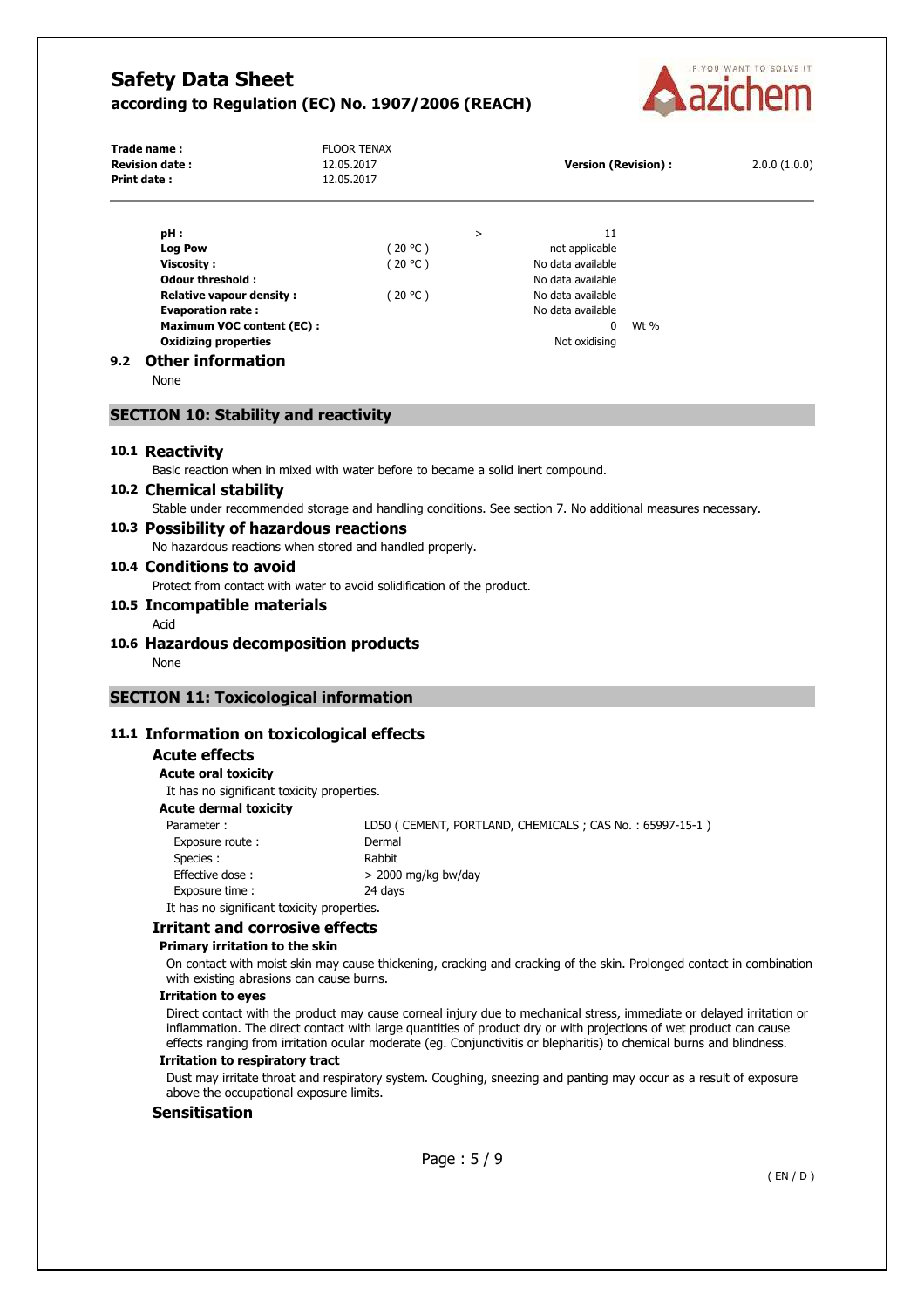

| <b>FLOOR TENAX</b> |
|--------------------|
| 12.05.2017         |
| 12.05.2017         |
|                    |

**Version (Revision) :** 2.0.0 (1.0.0)

### **In case of skin contact**

Eczema can be developed as a result of exposure to dust damp, caused both by the high pH which induces irritant contact dermatitis after prolonged contact, either by an immunological reaction to Cr (VI) soluble which causes allergic contact dermatitis.

**In case of inhalation** 

not sensitising.

# **Repeated dose toxicity (subacute, subchronic, chronic)**

### **Subacute inhalation toxicity**

The available evidence indicates clearly that occupational exposure to cement dust content in the product causes deficits in lung function. However, the evidence available at present are insufficient to establish with certainty the dose-response relationship for these effects.

### **Chronic inhalation toxicity**

There were no chronic effects or effects at low concentrations.

### **CMR effects (carcinogenicity, mutagenicity and toxicity for reproduction)**

The ingredients in this mixture do not meet the criteria for classification as CMR according to CLP.

# **SECTION 12: Ecological information**

Do not allow uncontrolled discharge of product into the environment.

### **12.1 Toxicity**

No information available.

### **12.2 Persistence and degradability**

Poorly watersoluble, inorganic product. Can be mechanically precipitated to a large extent in biological sewage plants.

### **12.3 Bioaccumulative potential**  not applicable

**12.4 Mobility in soil** 

Low solubility in soil.

**12.5 Results of PBT and vPvB assessment**  This product is none, or does not contain a substance called a PBT or vPvB

# **12.6 Other adverse effects**

No information available.

# **12.7 Additional ecotoxicological information**

None

# **SECTION 13: Disposal considerations**

# **13.1 Waste treatment methods**

# **Product/Packaging disposal**

Dispose according to legislation.

# **SECTION 14: Transport information**

# **14.1 UN number**

No dangerous goods in sense of this transport regulation.

# **14.2 UN proper shipping name**

No dangerous goods in sense of this transport regulation.

# **14.3 Transport hazard class(es)**

No dangerous goods in sense of this transport regulation.

# **14.4 Packing group**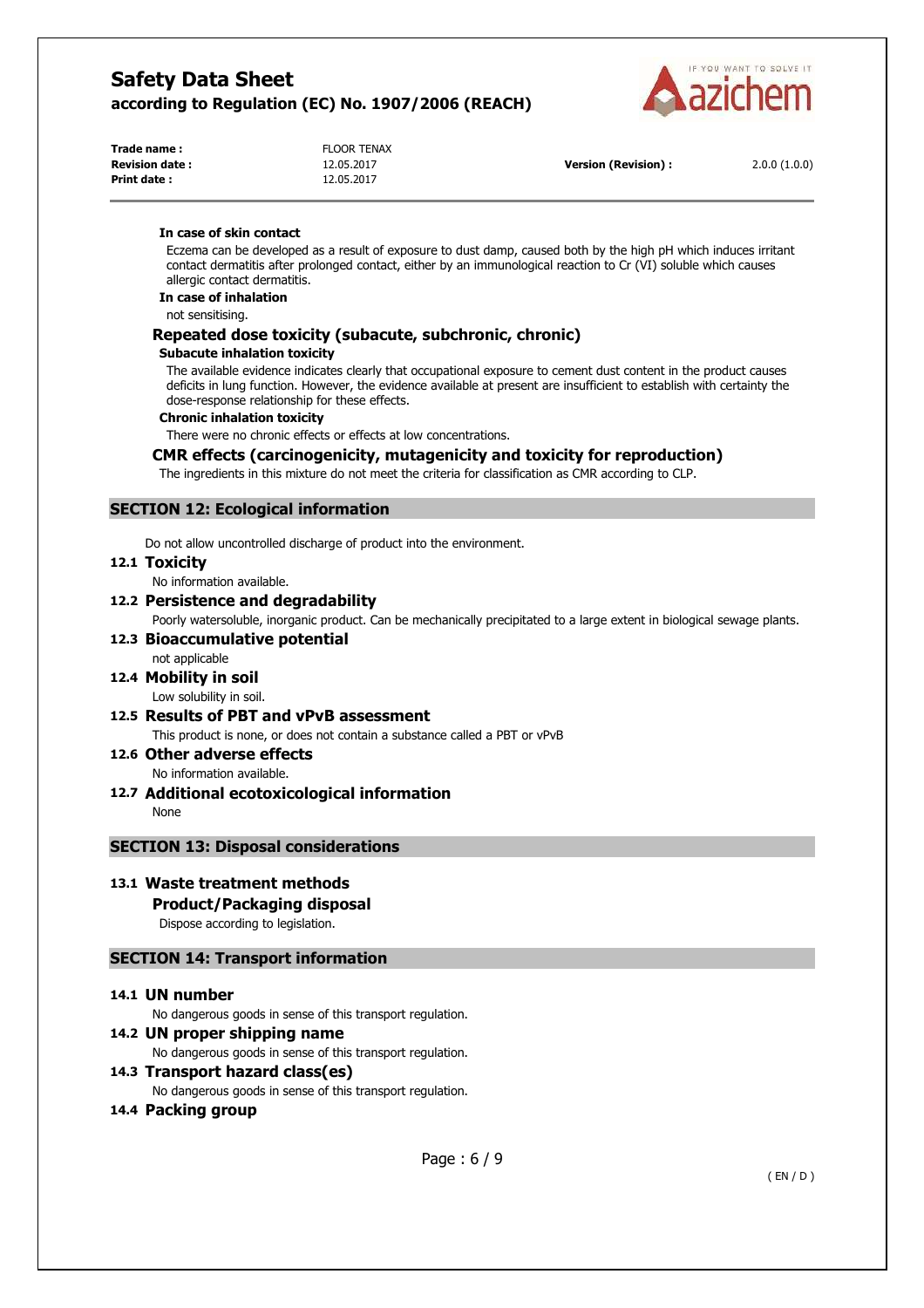

**Trade name :** FLOOR TENAX **Print date :** 12.05.2017

**Revision date :** 12.05.2017 **Version (Revision) :** 2.0.0 (1.0.0)

No dangerous goods in sense of this transport regulation.

### **14.5 Environmental hazards**

No dangerous goods in sense of this transport regulation.

### **14.6 Special precautions for user**

None

**14.7 Transport in bulk according to Annex II of MARPOL 73/78 and the IBC Code**  not applicable

### **SECTION 15: Regulatory information**

# **15.1 Safety, health and environmental regulations/legislation specific for the substance or mixture**

#### **EU legislation**

Regulation (EC) 1907/2006/CE (REACh). Regulation (EC) No 1272/2008 (CLP). Regulation (EU) 2015/830 requirements for the compilation of safety data sheets. Commission Regulation (EC) No 790/2009/CE (amending, for the purposes of its adaptation to technical and scientific progress (ATP), Regulation (EC) No 1272/2008). Commission Regulation (EU) No 286/2011 (amending, for the purposes of its adaptation to technical and scientific progress (ATP), Regulation (EC) No 1272/2008). Commission Regulation (EU) No 618/2012 (amending, for the purposes of its adaptation to technical and scientific progress (ATP), Regulation (EC) No 1272/2008). Commission Regulation (EU) No 487/2013 (amending, for the purposes of its adaptation to technical and scientific progress (ATP), Regulation (EC) No 1272/2008). Commission Regulation (EU) No 758/2013 (amending, for the purposes of its adaptation to technical and scientific progress (ATP), Regulation (EC) No 1272/2008). Commission Regulation (EU) No 944/2013 (amending, for the purposes of its adaptation to technical and scientific progress (ATP), Regulation (EC) No 1272/2008). Commission Regulation (EU) No 605/2014 (amending, for the purposes of its adaptation to technical and scientific progress (ATP), Regulation (EC) No 1272/2008). Commission Regulation (EU) No 1297/2015 (amending, for the purposes of its adaptation to technical and scientific progress (ATP), Regulation (EC) No 1272/2008).

### **Other regulations (EU)**

**Regulation (CE) 1907/2006: Substance of very high concern included in the SVHC Candidate List**  None

### **National regulations**

Italy: Legislative Decree 81/2008 (Consolidated Law on protection of health and safety at work), as amended and Directive 2009/161/UE - chemical risk assessment in accordance with Title IX

# **Water hazard class (WGK)**

Class : nwg (Non-hazardous to water) Classification according to VwVwS

#### **15.2 Chemical Safety Assessment**

not applicable

### **SECTION 16: Other information**

#### **16.1 Indication of changes**

None

#### **16.2 Abbreviations and acronyms**

**LEGENDA:**

| ADR:             | Accord européen relative au transport international des marchandises dangereuses par route (accordo<br>europeo relativo al trasporto internazionale delle merci pericolose su strada) |
|------------------|---------------------------------------------------------------------------------------------------------------------------------------------------------------------------------------|
| ASTM:            | ASTM International, originariamente nota come American Society for Testing and Materials (ASTM)                                                                                       |
| EINECS:          | European Inventory of Existing Commercial Chemical Substances (Registro Europeo delle Sostanze<br>chimiche in Commercio)                                                              |
| $EC(0/50/100)$ : | Effective Concentration 0/50/100 (Concentrazione Effettiva Massima per 0/50100% degli Individui)                                                                                      |
| $LC(0/50/100)$ : | Lethal Concentration 0/50/100 (Concentrazione Letale per 0/50100% degli Individui)                                                                                                    |
| IC50:            | Inhibitor Concentration 50 (Concentrazione Inibente per il 50% degli Individui)                                                                                                       |
| NOEL:            | No Observed Effect Level (Dose massima senza effetti)                                                                                                                                 |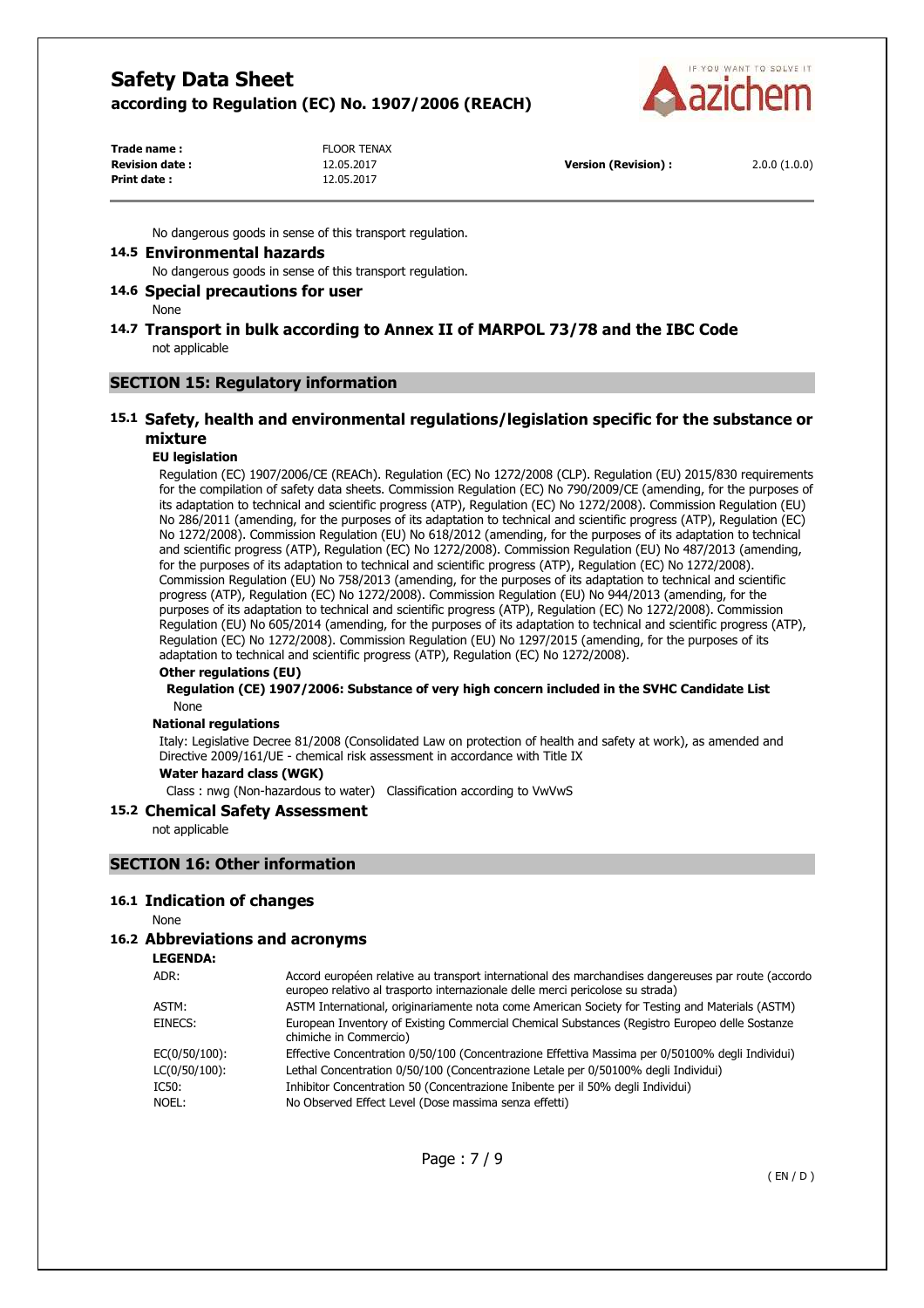

| <b>Revision date:</b><br>Print date:       | 12.05.2017                                                                                                                                                                           |                                                                                                                                                                                 |              |  |
|--------------------------------------------|--------------------------------------------------------------------------------------------------------------------------------------------------------------------------------------|---------------------------------------------------------------------------------------------------------------------------------------------------------------------------------|--------------|--|
|                                            |                                                                                                                                                                                      | <b>Version (Revision):</b>                                                                                                                                                      | 2.0.0(1.0.0) |  |
|                                            | 12.05.2017                                                                                                                                                                           |                                                                                                                                                                                 |              |  |
| NOEC:                                      |                                                                                                                                                                                      | No Observed Effect Concentration (Concentrazione massima senza effetti)                                                                                                         |              |  |
| LOEC:                                      | effetto)                                                                                                                                                                             | Lowest Observed Effect Concentration (Concentrazione massima alla quale è possibile evidenziare un                                                                              |              |  |
| DNEL:                                      | Derived No Effect Level (Dose derivata di non effetto)                                                                                                                               |                                                                                                                                                                                 |              |  |
| DMEL:                                      | Derived Minimum Effect Level (Dose derivata di minimo effetto)                                                                                                                       |                                                                                                                                                                                 |              |  |
| CLP:                                       |                                                                                                                                                                                      | Classification, Labelling and Packaging (Classificazione, Etichettatura e Imballaggio)                                                                                          |              |  |
| CSR:                                       | Rapporto sulla Sicurezza Chimica (Chemical Safety Report)                                                                                                                            |                                                                                                                                                                                 |              |  |
| $LD(0/50/100)$ :                           | Lethal Dose 0/50/100 (Dose Letale per 0/50/100% degli Individui)                                                                                                                     |                                                                                                                                                                                 |              |  |
| IATA:                                      |                                                                                                                                                                                      | International Air Transport Association (Associazione Internazionale del Trasporto Aereo)                                                                                       |              |  |
| ICAO:                                      |                                                                                                                                                                                      | International Civil Aviation Organization (Organizzazione Internazionale dell'Aviazione Civile)                                                                                 |              |  |
| Codice IMDG:                               |                                                                                                                                                                                      | International Maritime Dangerous Goods code (Codice sul Regolamento del Trasporto Marittimo)                                                                                    |              |  |
| PBT:                                       |                                                                                                                                                                                      | Persistent, bioaccumulative and toxic (sostanze persistenti bioaccumulabili e tossiche)                                                                                         |              |  |
| RID:                                       | Règlement concernent le transport International ferroviaire des marchandises Dangereuses<br>(Regolamento concernente il trasporto Internazionale ferroviario delle merci Pericolose) |                                                                                                                                                                                 |              |  |
| STEL:                                      | Short term exposure limit (limite di esposizione a breve termine)                                                                                                                    |                                                                                                                                                                                 |              |  |
| TLV:                                       | Threshold limit value (soglia di valore limite)                                                                                                                                      |                                                                                                                                                                                 |              |  |
| TWA:                                       | Time Weighted Average (media ponderata nel tempo)                                                                                                                                    |                                                                                                                                                                                 |              |  |
| UE:                                        | Unione Europea                                                                                                                                                                       |                                                                                                                                                                                 |              |  |
| vPvB:                                      |                                                                                                                                                                                      | Very persistent very bioaccumulative (sostanze molto persistenti e molto bioaccumulabili)                                                                                       |              |  |
| $N.D.$ :                                   | Non disponibile.                                                                                                                                                                     |                                                                                                                                                                                 |              |  |
| N.A.:                                      | Non applicabile                                                                                                                                                                      |                                                                                                                                                                                 |              |  |
| VwVwS.:                                    |                                                                                                                                                                                      | Text of Administrative Regulation on the Classification of Substances hazardous to waters into Water<br>Hazard Classes (Verwaltungsvorschrift wassergefährdende Stoffe - VwVwS) |              |  |
| PNEC:                                      | Predicted No Effect Concentration                                                                                                                                                    |                                                                                                                                                                                 |              |  |
| PNOS:                                      | Particulates not Otherwise Specified                                                                                                                                                 |                                                                                                                                                                                 |              |  |
| BOD:                                       | Biochemical Oxygen Demand                                                                                                                                                            |                                                                                                                                                                                 |              |  |
| COD:                                       | Chemical Oxygen Demand                                                                                                                                                               |                                                                                                                                                                                 |              |  |
| BCF:                                       | <b>BioConcentration Factor</b>                                                                                                                                                       |                                                                                                                                                                                 |              |  |
| TRGS :                                     | Federal Institute for Occupational Safety and Health, Germany                                                                                                                        | Technische Regeln für Gefahrstoffe -Technical Rules for Hazardous Substances, defined by The                                                                                    |              |  |
| LCL <sub>o</sub> :                         | Lethal Concentration Low (La minima concentrazione letale)                                                                                                                           |                                                                                                                                                                                 |              |  |
| ThOD:                                      | Theoretical Oxygen Demand                                                                                                                                                            |                                                                                                                                                                                 |              |  |
|                                            | 16.3 Key literature references and sources for data                                                                                                                                  |                                                                                                                                                                                 |              |  |
|                                            |                                                                                                                                                                                      |                                                                                                                                                                                 |              |  |
| None                                       |                                                                                                                                                                                      | 16.4 Classification for mixtures and used evaluation method according to regulation                                                                                             |              |  |
|                                            | (EC) 1272/2008 [CLP]                                                                                                                                                                 |                                                                                                                                                                                 |              |  |
| calculated.                                |                                                                                                                                                                                      |                                                                                                                                                                                 |              |  |
|                                            | 16.5 Relevant H- and EUH-phrases (Number and full text)                                                                                                                              |                                                                                                                                                                                 |              |  |
| H315                                       | Causes skin irritation.                                                                                                                                                              |                                                                                                                                                                                 |              |  |
| H317                                       | May cause an allergic skin reaction.                                                                                                                                                 |                                                                                                                                                                                 |              |  |
| H318                                       | Causes serious eye damage.                                                                                                                                                           |                                                                                                                                                                                 |              |  |
| H335                                       | May cause respiratory irritation.                                                                                                                                                    |                                                                                                                                                                                 |              |  |
| 16.6 Training advice                       |                                                                                                                                                                                      |                                                                                                                                                                                 |              |  |
|                                            |                                                                                                                                                                                      |                                                                                                                                                                                 |              |  |
| None<br><b>16.7 Additional information</b> |                                                                                                                                                                                      |                                                                                                                                                                                 |              |  |

None

The above information describes exclusively the safety requirements of the product and is based on our present-day knowledge. The information is intended to give you advice about the safe handling of the product named in this safety data sheet, for storage, processing, transport and disposal. The information cannot be transferred to other products. In the case of mixing the product with other products or in the case of processing, the information on this safety data sheet is not necessarily valid for the new made-up material.